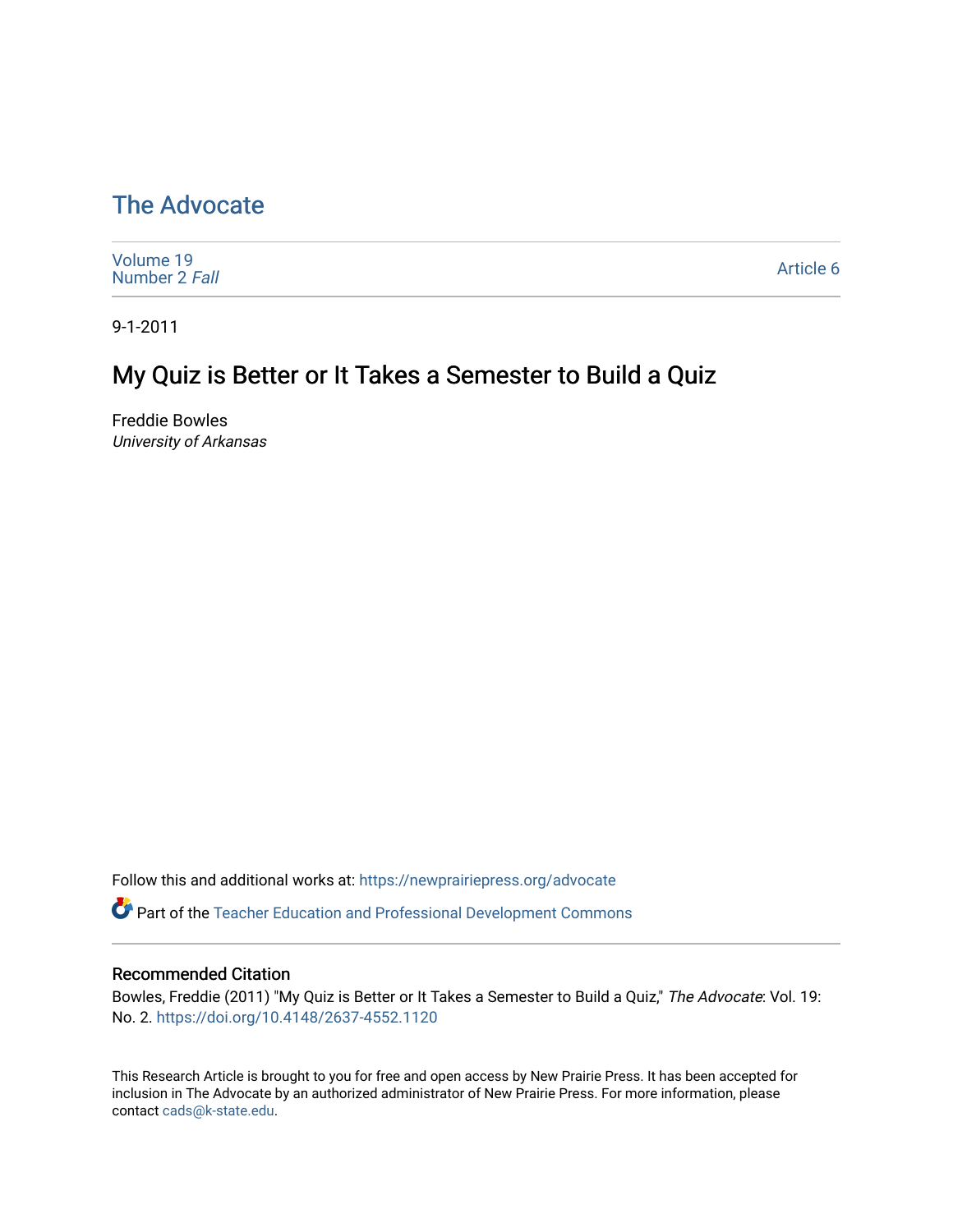# My Quiz is Better or It Takes a Semester to Build a Quiz

## Abstract

Introduction: Learning by doing appeals to many teachers and students who enjoy the practical application of new knowledge. When learners are able to demonstrate the upper levels of Bloom's taxonomy - application, synthesis, evaluation - the students almost assuredly have demonstrated an "enduring understanding" of the content material.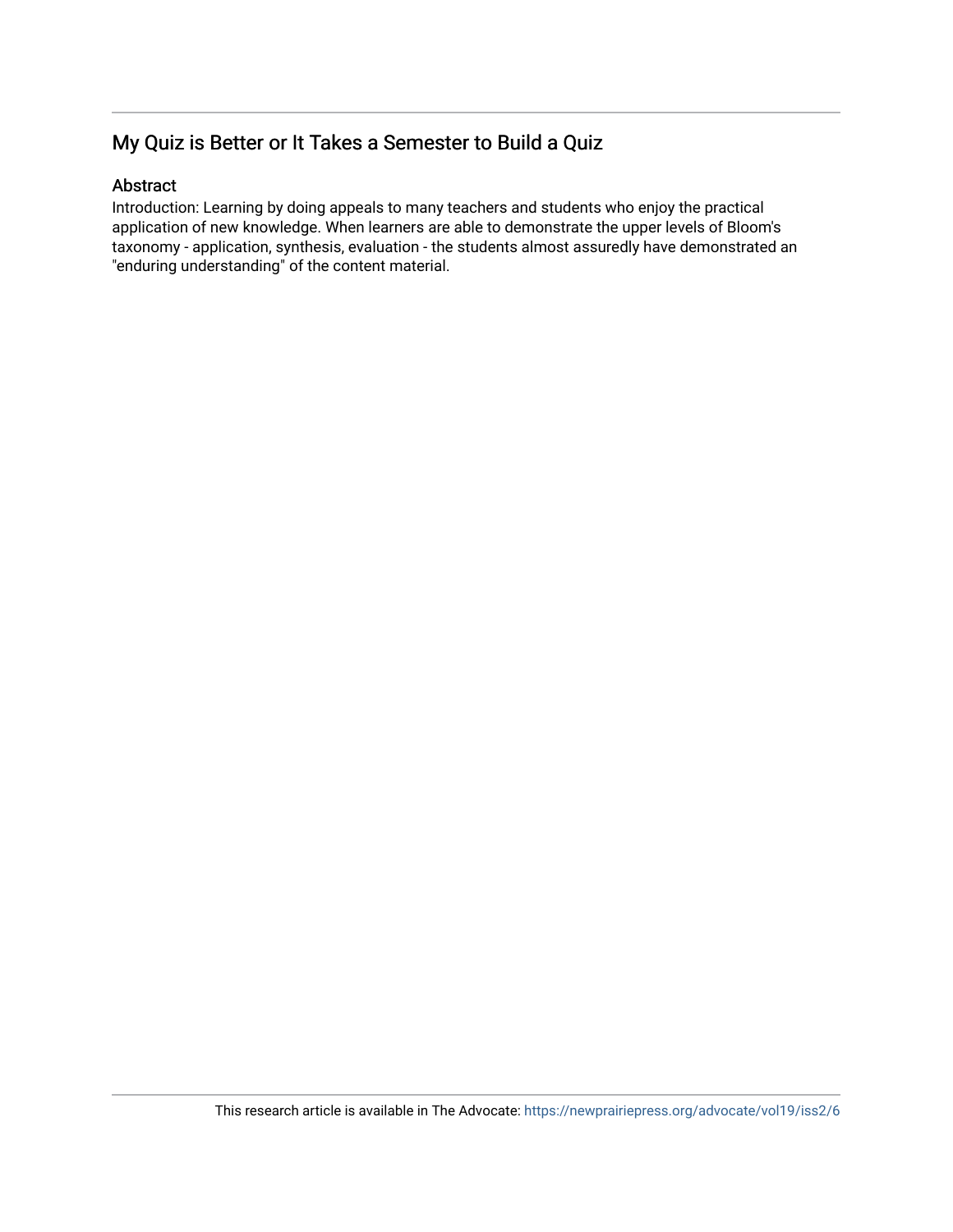# My Quiz is Better or It Takes a Semester to Build a Ouiz

# **Freddie Bowles, Ph.D. University of Arkansas**

### **Introduction**

Learning by doing appeals to many teachers and students who enjoy the practical application of new knowledge. When learners are able to demonstrate the upper levels of Bloom's taxonomy—application, synthesis, evaluation--the students almost assuredly have demonstrated an "enduring understanding" of the content material (Wiggins and McTighe, 1998). Gallavan reminds educators that "Assessment means much more than just a test" (2009, p. 6) It should also be "appropriate and authentic" and "Learners should be given (and should help develop) alternative assessments" (ibid, p. 8).

With these principles in mind, students were organized into four "family" groups in a graduate English as a Second Language assessment course and asked to choose a chapter from the text to teach to the class. The learning objective for the class was two-fold: 1) to provide graduate students with a theoretical framework to support their future practice in creating assessments for culturally and linguistically diverse (CLD) students, and 2) to create assessments in the graduate class itself. Each group created two quizzes (one quiz for each of two chapters) designed to test knowledge and understanding of the content material. Each group had to convince their classmates to take their quiz as the best one to demonstrate the enduring understandings of the chapter information. Groups also administered and graded their quizzes. Thus, the assessment became more than just a test; it was appropriate and authentic for them as in-service and preservice teachers. Moreover, they were developing their own assessment with an alternative approach. The opportunity to create a quiz for the class satisfied both goals by reinforcing the content information regarding assessment of CLD students and by creating quizzes to assess their knowledge and understanding of the chapter content.

### **Not Your Mother's Quiz**

Although not unusual for graduate students to contribute questions for a quiz or even to create quizzes, this assignment consisted of several pieces designed to reach all levels of Bloom's Taxonomy of Learning. To prepare the graduate students for the assignment, the class was introduced to Wiggins and McTighe's Backward Design Model (1998) and the concept of teaching for deeper understanding. Part of the preparation included

- 1. Discussing the process of testing for deeper understanding and knowledge;
- 2. Defining formal, informal, formative, and summative assessments;
- 3. Discussing alternative forms of assessment.
- 4. Contrasting convergent and divergent questions; and
- 5. Presenting an overview of writing test items.

 $\mathbf{1}$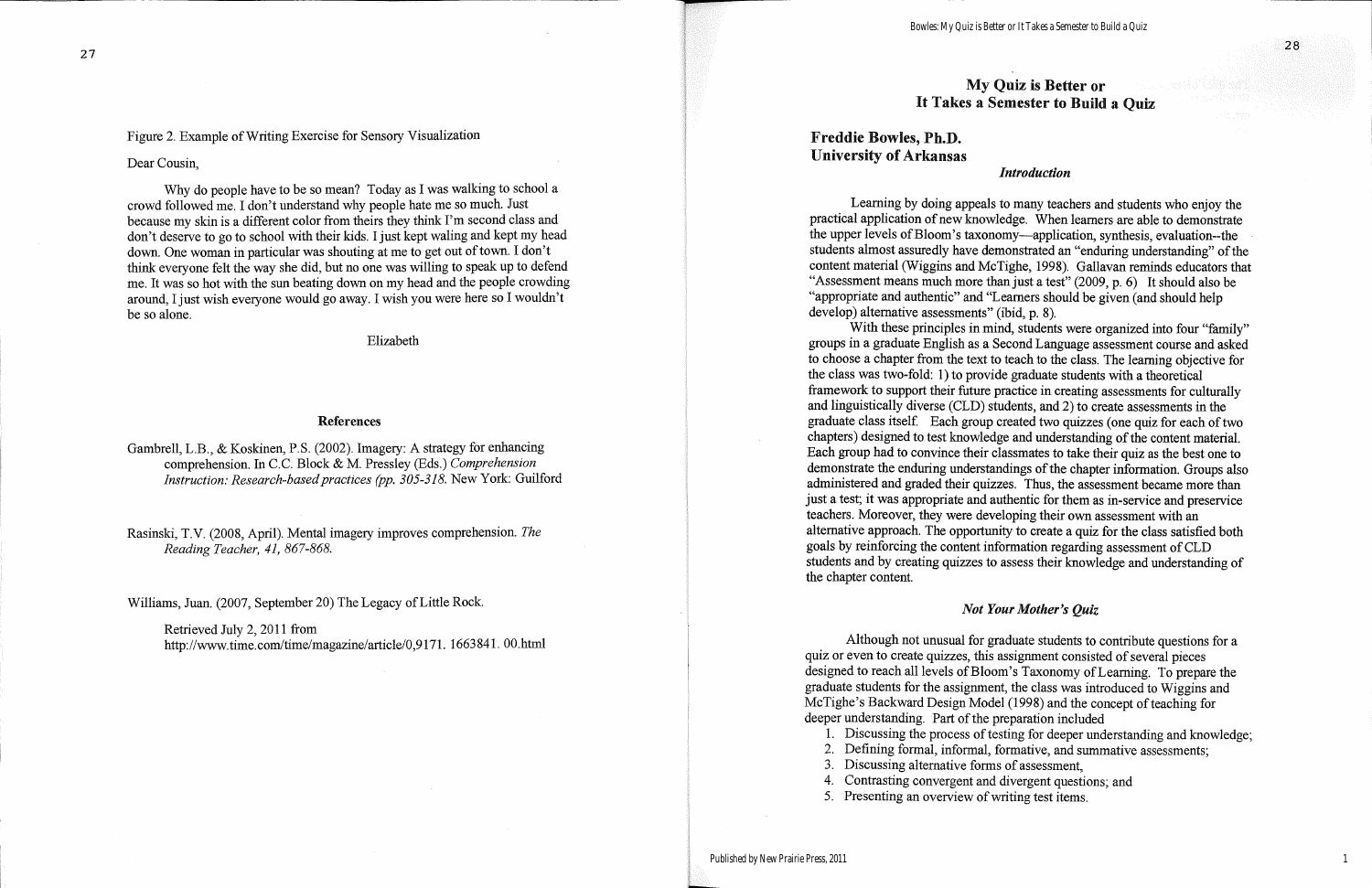The quiz assignment was due after the 8th and 11th weeks of a 16-week semester.

All four groups were responsible for writing two complete quizzes to practice what Popham (2005) highlights as guiding considerations: what to assess and how to assess it. The first quiz covered Chapters Four and Five; the second quiz covered Chapters Six and Seven. This step assured that all groups were attentive to the presentations. Quizzes were given at the beginning of the class following the two chapter presentations with a 30 minute time limit to allow for grading, discussion, and closure.

Each group had to determine what information was important for them to know and understand as in-service teachers and teacher candidates, so essentially they were creating mini-instructional objectives for their chapters. For example, Group Three focused on the information in Chapter Four, "Assessment of Acculturation," by including definitions of acculturation, assimilation, and enculturation and the impact these stages might have on student learning. The group also discussed how to assess culture and acculturation and how to use this information to guide student instruction. After the group presentation, each individual group compared notes and went over the handouts. Their next step was to decide how to assess the information.

In designing their quizzes, students were asked to consider the cognitive domain using Bloom's levels of knowledge and understanding. Fortunately, each chapter of their text, Assessment Accommodations for Classroom Teachers of Cultural and Linguistically Diverse Students, began with connections to the TESOL/NCATE standards as well as to the Center for Equity and Excellence in Education (CEEE) Guiding Principles, so students were aware of the key elements in the relevant content standards for each chapter topic.

Quiz directions included the following requirements: a value of 25 points, convergent questions based on the group's choices to address knowledge and understanding, four copies of the quiz (one for each group), and one copy with answer key for the instructor.

### The Moment of Truth: Taking the Quizzes

Student groups had to "pitch" their assessment as the choice quiz. When administering the quiz, procedures included several steps. 1) Each group placed their tests on the "test display table." 2) Volunteers from each group came to the front of class and described their group's test format to the class and explained why their group's test was important for student learning. 3) The groups made their selections after examining the tests on the test display table. Groups could choose the same test, but each group could only record their answers on one copy. Groups were not permitted to take their own quiz. 4) Once the choices were made, each group got one copy of the test. 5) Groups reconvened to their tables to discuss the questions and answers. Groups were allowed to use their notes as well. 6) If group members were not sure what a question was asking, they could ask the quiz writers for clarification. Quiz takers were also allowed to write comments on the questions for the instructor to arbitrate if necessary when she reviewed the completed quizzes. Group members who disagreed with each other

were allowed to write their own answers on the quizzes. 7) At the end of the testing time, the quizzes were returned to the quiz writers who then proceeded to grade their quizzes. It was not unusual for more than one group to choose the same test, but the most any group could grade would be three, so the grading time was minimal and feedback immediate. 8) The four tests were returned to the instructor to check and arbitrate if necessary.

The quiz grades were consistently at the A to B level when graded by the test designers and converted from points to percentages. Working collaboratively gave all students opportunities to negotiate their understanding of the topic. It also revealed how well the students had taken notes during each presentation. Writing the quiz gave students the chance to target information they considered important and gave students practice in writing their own quizzes using the information from theirs and their peers' presentations.

When the instructor reviewed the quizzes, she omitted some questions as part of the arbitration process and marked any questions that included double negatives, ambiguity, or multiple answers (more than on answer) for a single question. She chose not to preview the tests before they were administered so that students could use the raw examples for a critical analysis of test writing.

After the quizzes were graded by the test designers, checked by the instructor, and returned to the groups, the last step involved a "deconstruction" of the quizzes. The instructor facilitated a whole group discussion of the content information and test writing strategies. At this point, the group reviewed basic test writing tips and how to format a test. Most of the review centered on writing good selected response items such as avoiding ambiguity, complex syntax, and unintentional clues; avoiding double negatives and negative statements in binarychoice items (true/false); and composing a clear, self-contained question or problem for a multiple choice item. The instructor also pointed out how to streamline the formatting for quicker grading.

All students agreed on several points: writing a good quiz was not easy; retaining information increased because they had to think about the importance of information for retention; writing clear questions and creating good answers was challenging along with recalling the answers to their own questions.

# **Student results**

# Deconstructing the Quiz

## **Student Feedback**